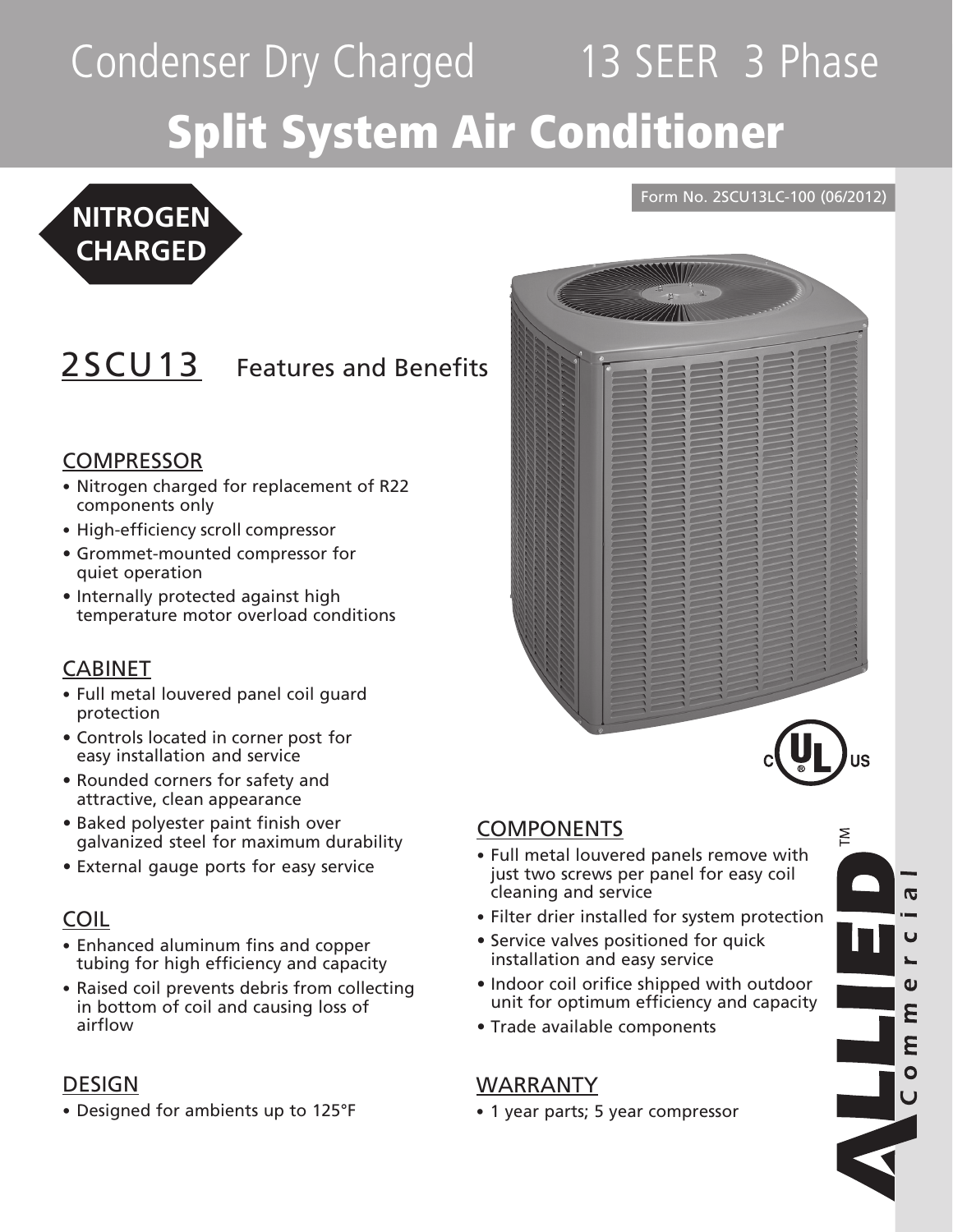#### Model Number Guide



#### Electrical and Physical Data

|              | Voltage/     |                  | Min.              | Max.           | Compressor              |                           | <b>Outdoor Fan Motor</b> |             |                    | Field<br>Supplied      | Shipping        |
|--------------|--------------|------------------|-------------------|----------------|-------------------------|---------------------------|--------------------------|-------------|--------------------|------------------------|-----------------|
| Model        | Hz/<br>Phase | Voltage<br>Range | Circuit<br>(Amps) | Fuse<br>(Amps) | Rated<br>Load<br>(Amps) | Locked<br>Rotor<br>(Amps) | Full<br>Load<br>(Amps)   | Rated<br>HP | Nom.<br><b>RPM</b> | R22<br>Charge<br>(oz.) | Weight<br>(lbs) |
| 2SCU13LC136T | 208-230/3/60 | 197-253          | 14.5              | 25             | 10.8                    | 73                        | 1.1                      | 1/5         | 1075               | 92                     | 196             |
| 2SCU13LC148T | 208-230/3/60 | 197-253          | 17.7              | 30             | 12.8                    | 93                        | 1.7                      | 1/4         | 825                | 120                    | 212             |
| 2SCU13LC160T | 208-230/3/60 | 197-253          | 20.9              | 35             | 15.4                    | 114                       | 1.7                      | 1/4         | 825                | 160                    | 272             |

Note:

Units are factory shipped with dry nitrogen holding charge

|                    | Sound              |                     |                  |  |  |
|--------------------|--------------------|---------------------|------------------|--|--|
| A - width<br>(in.) | B - depth<br>(in.) | C - height<br>(in.) | Ratings<br>(dBa) |  |  |
| $24 - 3/4$         | $26 - 3/4$         | $33 - 3/4$          | 76               |  |  |
| $29 - 3/8$         | $31 - 1/4$         | $37 - 3/4$          | 78               |  |  |
| $29 - 3/8$         | $31 - 1/4$         | $33 - 3/4$          | 78               |  |  |
|                    |                    | <b>Dimensions</b>   |                  |  |  |

#### Unit Dimensions & Sound Ratings

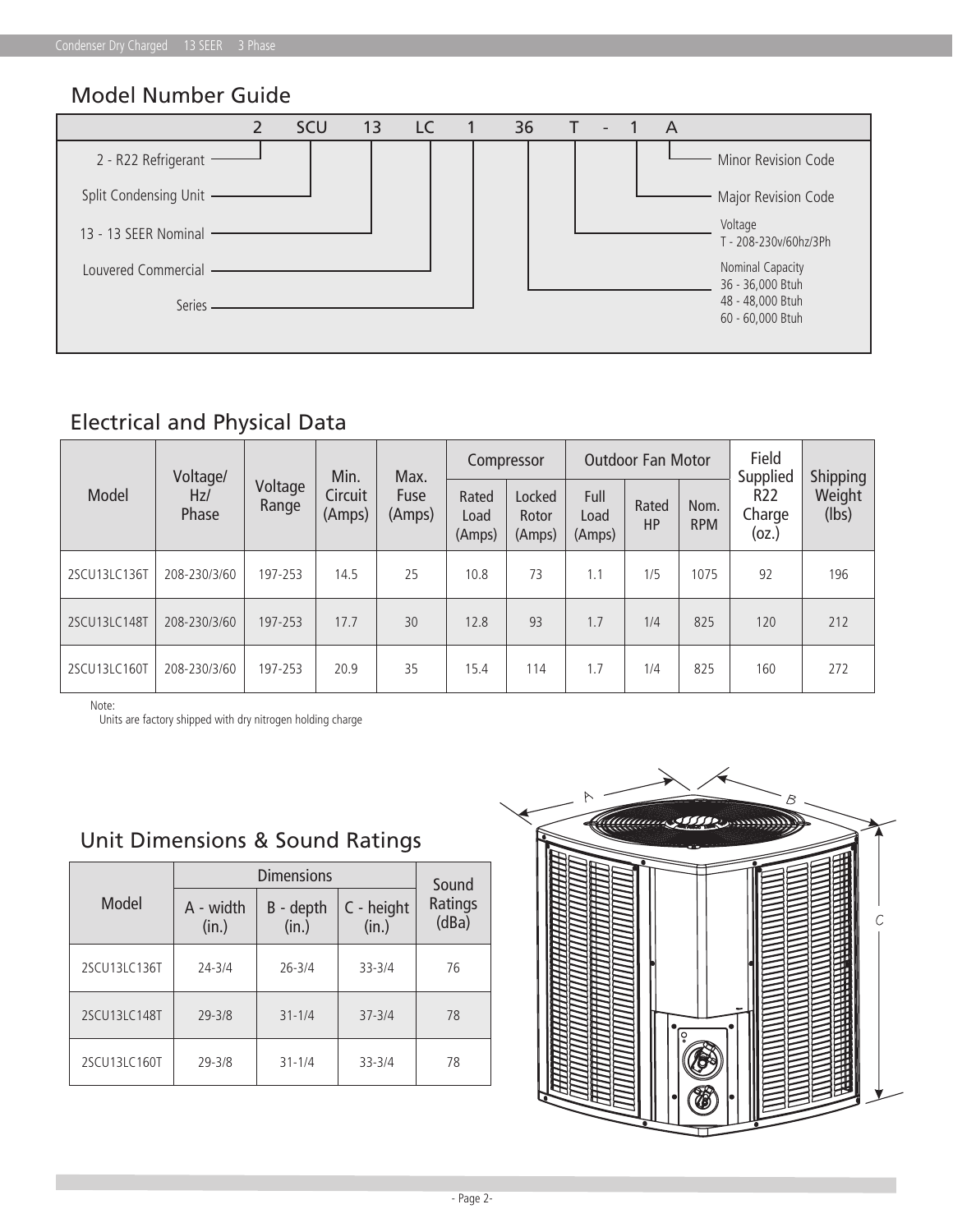#### Cooling Performance with Evaporator Coils

| Outdoor<br>Model | Indoor<br>Model                 | <b>SEER</b> | <b>EER</b> | ARI<br>Rated<br>Capacity <sup>1</sup><br><b>BTUH</b> | Rated<br>Sensible<br>Capacity<br><b>BTUH</b> | <b>CFM</b> | Refrigerant<br>Connection |        |         | Refrigerant<br>Line Size |           | Indoor Expansion<br>Device |                                |                                  |
|------------------|---------------------------------|-------------|------------|------------------------------------------------------|----------------------------------------------|------------|---------------------------|--------|---------|--------------------------|-----------|----------------------------|--------------------------------|----------------------------------|
|                  | Evaporator<br>Coil <sup>3</sup> |             |            |                                                      |                                              |            | Outdoor                   |        |         | Indoor                   |           |                            | Required                       | Optional                         |
|                  |                                 |             |            |                                                      |                                              |            | Suction                   | Liquid | Suction | Liquid                   | Suction   | Liquid                     | Indoor<br>Orifice <sup>2</sup> | Field<br>Installed<br><b>TXV</b> |
| 2SCU13LC136T     | $E(U, C, M, H)$ 1P36B,C         | 13          | 11         | 34,800                                               | 25,800                                       | 1200       | 7/8                       | 3/8    | 3/4     | 3/8                      | 7/8       | 3/8                        | 0.076                          | A2TXV01                          |
| 2SCU13LC148T     | $E(U, C, M, H)$ 1P50C           | 13          | 11         | 45,500                                               | 34,100                                       | 1600       | 7/8                       | 3/8    | 7/8     | 3/8                      | 7/8       | 3/8                        | 0.091                          | A2TXV02                          |
| 2SCU13LC160T     | E(U, C, H) 1P49C                | 13          | 11         | 58,000                                               | 44,100                                       | 1800       | 7/8                       | 3/8    | 7/8     | 3/8                      | $1 - 1/8$ | 3/8                        | 0.099                          | H2TXV03                          |

Note:

EPA rules prohibit system installations (condensing unit coupled with an air handler or evaporator coil).

<sup>1</sup> Certified in accordance with Unitary Air Conditioner Certification Program, which is based on AHRI Standard 210/240<br><sup>2</sup> Required to achieve AHRI rating. If NA (Not Applicable) is in the piston column, then TXV is requi

#### Accessories

| Catalog / Kit Number             | Description                           | Used with   |  |  |  |  |
|----------------------------------|---------------------------------------|-------------|--|--|--|--|
| 58M81                            | Blower Off Delay Kit                  | All 2SCU's  |  |  |  |  |
| 69J03                            | Compressor Sound Covers               | ALL 2SCU'S  |  |  |  |  |
| 45F08                            | Compressor Low Ambient Cut-Off        | ALL 2SCU'S  |  |  |  |  |
| 93G35                            | Freezestats (3/8" tubing)             | ALL 2SCU'S  |  |  |  |  |
| 50A93                            | Freezestats (5/8" TUBING)             | ALL 2SCU'S  |  |  |  |  |
| 94J46                            | High Pressure Switch Kit (AC only)    | ALL 2SCU'S  |  |  |  |  |
| 84M23                            | Loss of Charge Kit (AC only)          | ALL 2SCU'S  |  |  |  |  |
| 47J27                            | Compressor Time Off Control (AC only) | ALL 2SCU'S  |  |  |  |  |
| 93M04                            | Crank Case Heater - CCH               | 3 TON       |  |  |  |  |
| 93M05                            | Crank Case Heater - CCH               | 4 & 5 TON   |  |  |  |  |
| 24H77                            | Low Ambient (AC - R22)                | ALL SCU13'S |  |  |  |  |
| A2TXV01                          | <b>TXV Kit</b>                        | 3 TON       |  |  |  |  |
| A2TXV02                          | <b>TXV Kit</b>                        | 4 TON       |  |  |  |  |
| H <sub>2</sub> TXV <sub>03</sub> | <b>TXV Kit</b>                        | 5 TON       |  |  |  |  |